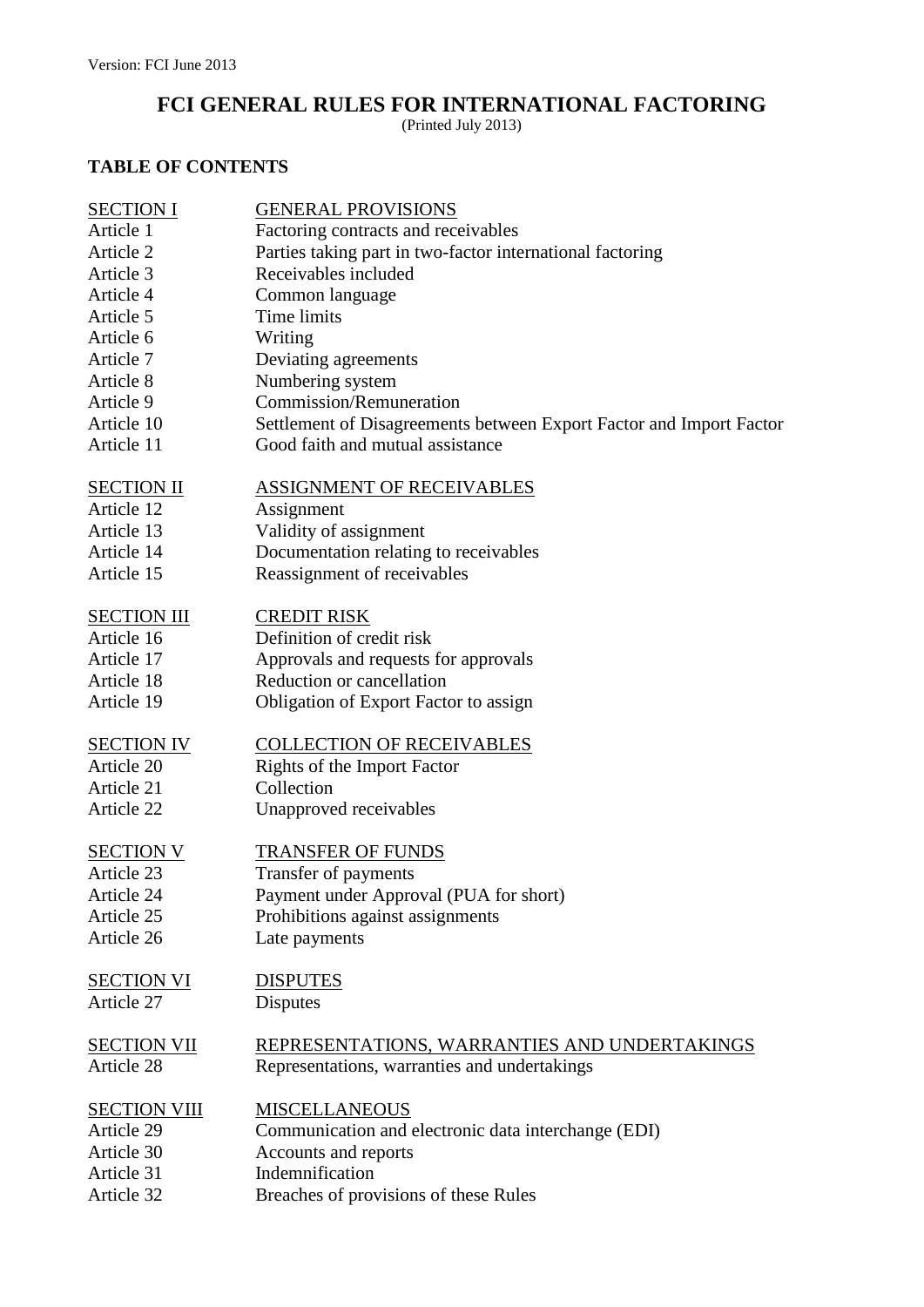# **SECTION I General provisions**

### **Article 1 Factoring contracts and receivables**

A factoring contract means a contract pursuant to which a supplier may or will assign accounts receivable (referred to in these Rules as "receivables" which expression, where the context allows, also includes parts of receivables) to a factor, whether or not for the purpose of finance, for at least one of the following functions:

- Receivables ledgering
- Collection of receivables
- Protection against bad debts

### **Article 2 Parties taking part in two-factor international factoring**

The parties taking part in two-factor international factoring transactions are:

- (i) the supplier (also commonly referred to as client or seller),
- the party who invoices for the supply of goods or the rendering of services;
- (ii) the debtor (also commonly referred to as buyer or customer), the party who is liable for payment of the receivables from the supply of goods or rendering of services;
- (iii) The Export Factor,

the party to which the supplier assigns his receivables in accordance with the factoring contract;

(iv) the Import Factor,

the party to which the receivables are assigned by the Export Factor in accordance with these Rules.

### **Article 3 Receivables included**

These Rules shall cover only receivables arising from sales on credit terms of goods and/or services provided by any supplier who has an agreement with an Export Factor to or for debtors located in any country in which an Import Factor provides factoring services. Excluded are sales based on letters of credit (other than standby letters of credit), or cash against documents or any kind of sales for cash.

#### **Article 4 Common language**

The language for communication between Import Factor and Export Factor is English. When information in another language is provided an English translation must be attached.

#### **Article 5 Time limits**

Except as otherwise specified the time limits set forth in these Rules shall be understood as calendar days. Where a time limit expires on a non-working day or any declared public holiday of the Export Factor or the Import Factor, the period of time in question is extended until the first following working day of the factor concerned.

#### **Article 6 Writing**

"Writing" means any method by which a communication may be recorded in a permanent form so that it may be re-produced and used at any time after its creation. Where a writing is to be signed, that requirement is met if, by agreement between the parties to the writing, the writing identifies the originator of the writing and indicates his approval of the communication contained in the writing. (N.B.: Article 6 amended June 2006)

#### **Article 7 Deviating agreements**

An agreement in writing made between an Export Factor and an Import Factor (and signed by both of them), which conflicts with, differs from or extends beyond the terms of these Rules, shall take precedence over and supersede any other or contrary condition, stipulation or provision in these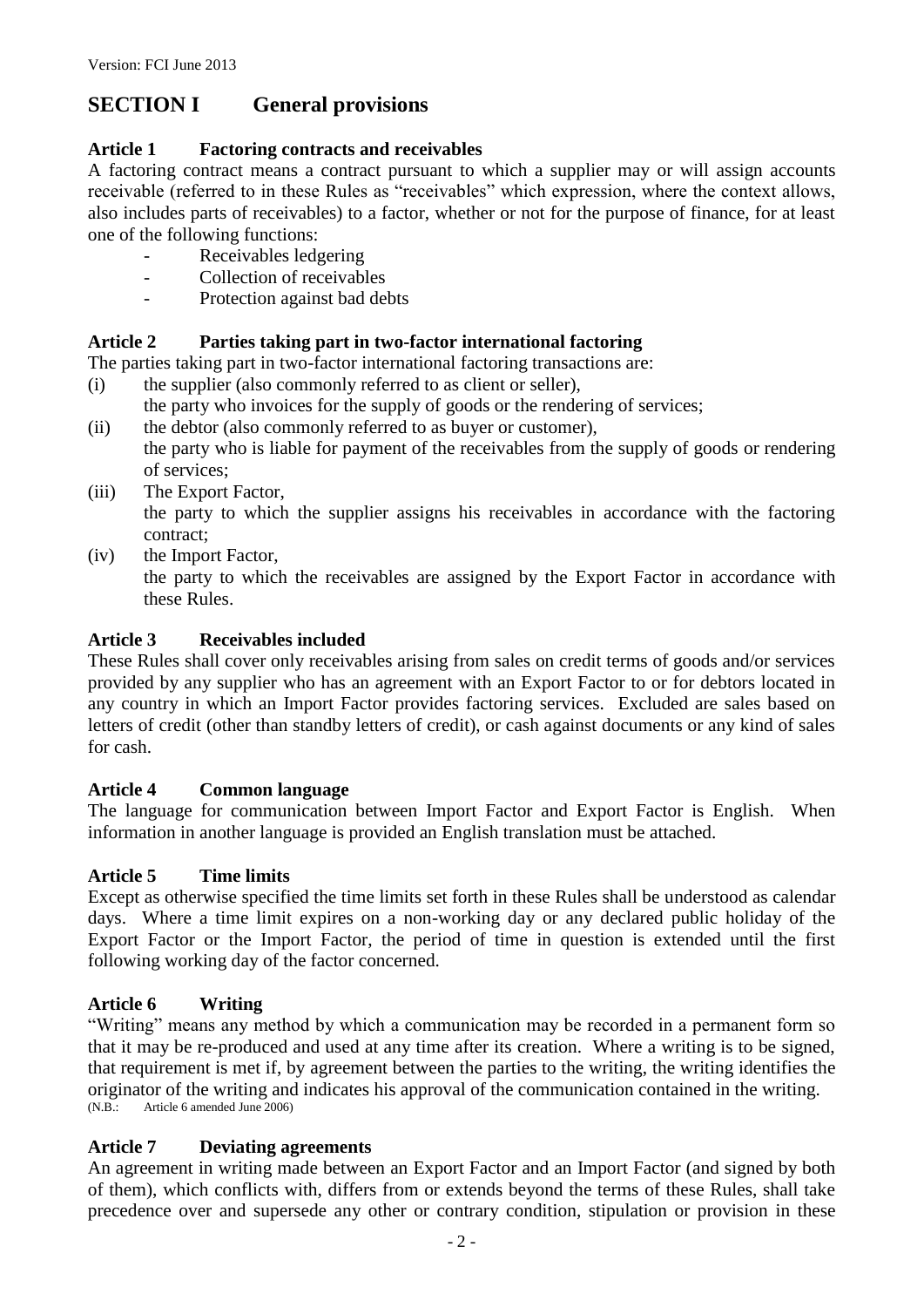Rules relating to the subject matter of that agreement but in all other respects shall be subject to and dealt with as part of these Rules.

(N.B.: Article 7 amended June 2004.)

#### **Article 8 Numbering system**

In order to identify exactly all suppliers, debtors, Import Factors and Export Factors, an appropriate numbering system must be agreed upon between Export Factor and Import Factor.

#### **Article 9 Commission / Remuneration**

- (i) The Import Factor shall be entitled to commissions and/or charges for his services on the basis of the structure and terms of payment as promulgated by the FCI Council from time to time.
- (ii) The agreed commissions and/or charges must be paid in accordance with those terms of payment in the agreed currencies. A party delaying payment shall incur interest and the equivalent of any exchange losses resulting from the delay in accordance with Article 26.
- (iii) In case of a reassignment of a receivable the Import Factor has nevertheless the right to the commission or charges.

#### **Article 10 Settlement of disagreements between Export Factor and Import Factor**

- (i) All disagreements arising between an Export Factor and an Import Factor in connection with any international factoring transactions shall be settled under the Rules of Arbitration provided that both are members of FCI at the time of the inception of the transaction.
- (ii) Furthermore any such disagreement may be so settled if only one of the parties is a member of FCI at the time of request for arbitration provided that the other party accepts or has accepted such arbitration.
- (iii) The award shall be final and binding.

#### **Article 11 Good faith and mutual assistance**

Under these Rules all duties shall be performed and all rights exercised in good faith. Each of the Export Factor and Import Factor shall act in every way to help the other's interest and each of them undertakes to the best of his ability to assist the other at all times in obtaining any document that may assist the other to carry out his duties and/or to protect his interests. Each of the Import Factor and the Export Factor undertakes that each will inform the other immediately of any fact or matter which comes to his attention and which may adversely affect the collection of any receivable or the creditworthiness of any debtor.

# **SECTION II Assignment of receivables**

#### **Article 12 Assignment**

- (i) The assignment of a receivable implies and constitutes the transfer of all rights and interest in and title to such receivable by any means. For the purpose of this definition the granting of a security right over a receivable is deemed to be its transfer
- (ii) By reason of the assignment to the Import Factor of full ownership of each receivable, the Import Factor shall have the right of bringing suit and otherwise enforcing collection either in his own name or jointly with that of the Export Factor and/or that of the supplier and the right to endorse debtor's remittances for the collection in the Export Factor's name or in the name of such supplier and the Import Factor shall have the benefit of all rights of lien, stoppage in transit and all other rights of the unpaid supplier to goods which may be rejected or returned by debtors.
- (iii) All assignments of receivables must be in writing.<br>(N.B.: New Paragraph (ii) added, previous (ii) becomes (iii) June 2009.)
- New Paragraph (ii) added, previous (ii) becomes (iii) June 2009.)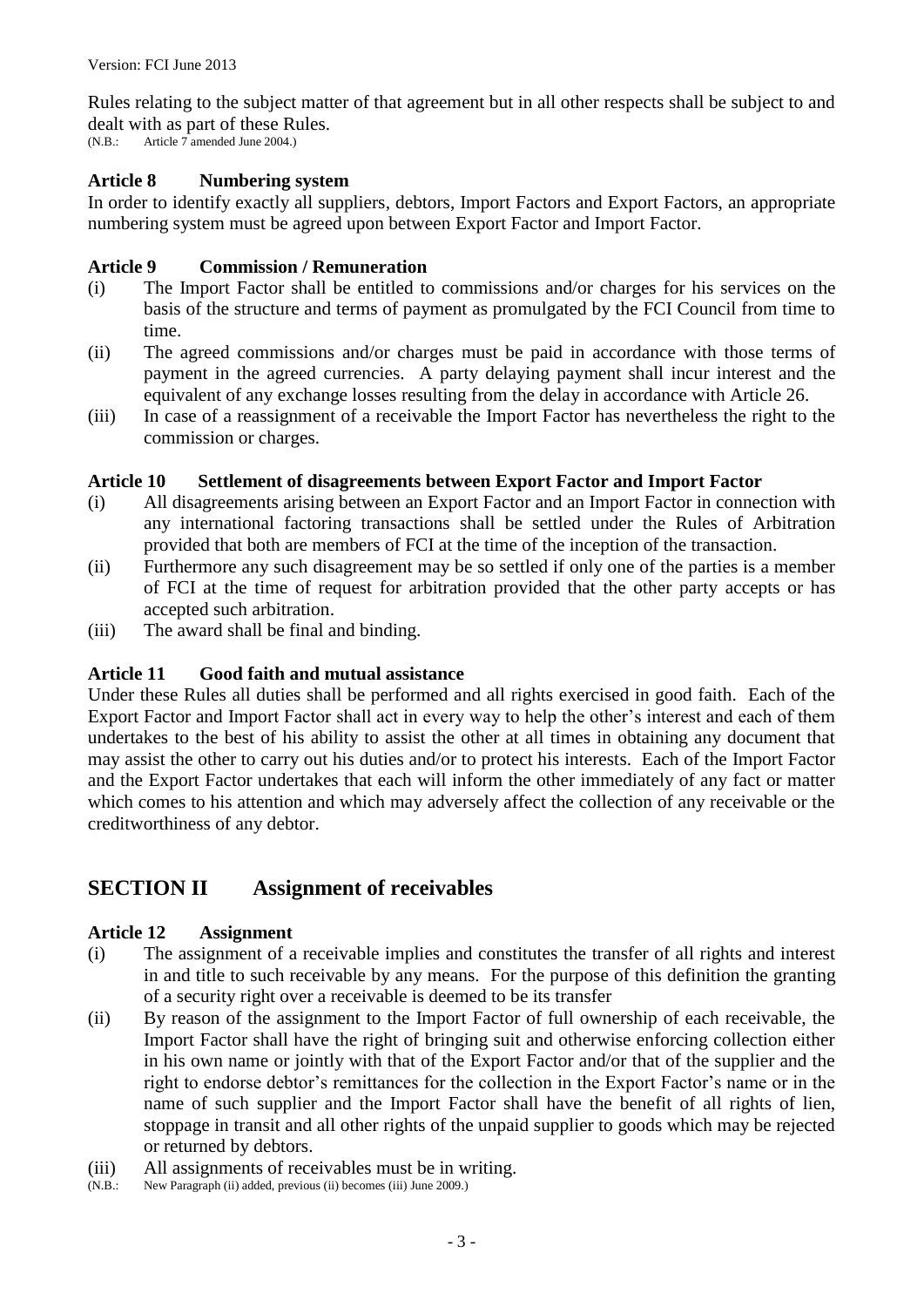### **Article 13 Validity of assignment**

- (i) The Import Factor is obliged, as regards the law of the debtor's country, to inform the Export Factor of:
	- (a) the wording and formalities of the notice of assignment; and
	- (b) any elements in an assignment that are necessary to safeguard the Export Factor against claims of third parties.

The Import Factor warrants the effectiveness of his advice.

- (ii) The Export Factor, whilst relying on the Import Factor's advice under paragraph (i) of this Article as regards the law of the debtor's country, shall be responsible for the effectiveness of the assignment to him by the supplier and of his assignment to the Import Factor including their effectiveness against the claims of third parties and in the insolvency of the supplier.
- (iii) If the Export Factor requests a particular assignment, enforceable against third parties, the Import Factor is obliged to act accordingly as far as he is able to do so in accordance with the applicable law, at the expense of the Export Factor.
- (iv) Whenever the assignment of a receivable needs special documentation or a confirmation in writing in order to be valid and enforceable, at the request of the Import Factor the Export Factor must provide such documentation and/or confirmation in the prescribed way.
- (v) If the Export Factor shall fail to provide such documentation or confirmation in relation to that receivable within 30 days of the receipt of the Import Factor's request, then the Import Factor may reassign such receivable.
- (N.B.: Paragraphs (i) and (ii) amended June 2004.)

#### **Article 14 Documentation relating to receivables**

- (i) The Import Factor must receive details of invoices and credit notes relating to any receivable assigned to him without undue delay and in the case of invoices in any event before the due date of the receivable. For the purpose of the GRIF, the "due date" of any receivable shall mean the date specified for payment of the receivable as stated in the contract of sale, provided, however, that if such contract specifies payments in instalments then, unless otherwise dictated by the contract, each instalment shall be treated as having a separate due date.
- (ii) The Import Factor may require that the original documents evidencing title, including the negotiable shipping documents and/or insurance certificate, are forwarded through him.
- (iii) At the request of the Import Factor and if then needed for the collection of a receivable the Export Factor must promptly provide any or all of the following as proof and in any event within the following time periods:
	- (a) 10 days from the receipt of the request, an exact copy of the invoice issued to the debtor;
	- (b) 30 days from the receipt of that request:
		- (1) evidence of shipment;
		- (2) evidence of fulfilment of the contract of sale and/or services where applicable;
		- (3) any other documents which have been requested before shipment.
- (iv) If the Export Factor:
	- (a) does not provide the documents referred to in Article 14 (iii); or
	- (b) fails to provide a reason for that delay and a request for further time, both acceptable to the Import Factor;

within the prescribed time limits, then the Import Factor shall be entitled to reassign the relevant receivable.

- (v) The time limit for the Import Factor to be entitled to request these documents from the Export Factor shall be 270 days after due date of the receivable.
- (N.B.: Paragraph (iv) added June 2004 previous (iv) moved to Paragraph (v); Paragraph (i) amended June 2005, June 2006 and June 2010.)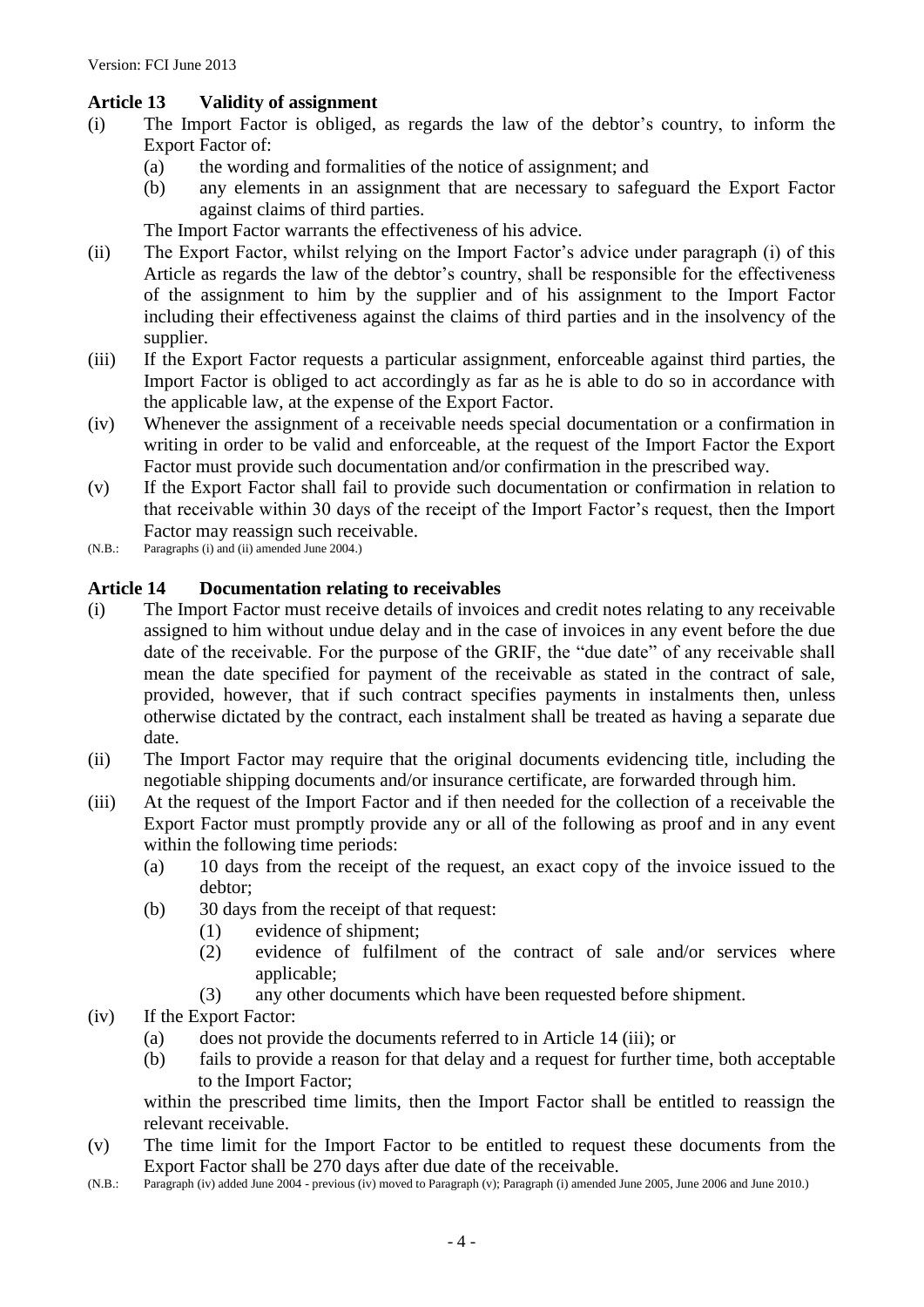### **Article 15 Reassignment of receivables**

- (i) Any reassignment of a receivable under Article 13 (v) or Article 14 (iv) must be made by the Import Factor no later than the  $60<sup>th</sup>$  day after his first request for the relevant documents, or, if later, the 30th day after the end of any extended time granted by the Import Factor under Article 14 (iv).
- (ii) In the event of any reassignment of a receivable permitted to the Import Factor under this article or under paragraph (vii) of Article 27, except as provided in paragraph (iv) of this Article, the Import Factor shall be relieved of all obligations in respect of the reassigned receivable and may recover from the Export Factor any amount paid by the Import Factor in respect of it.
- (iii) Every such reassignment must be in writing.
- (iv) If any payment shall be received by the Import Factor from the debtor in respect of any receivable so reassigned before notice of that reassignment shall have been received by the debtor then the Import Factor shall hold that payment for the benefit of, and remit it to, the Export Factor promptly.
- (N.B.: Paragraph (i) amended June 2004 and again September 2008. In June 2010 Paragraph (ii) amended and Paragraph (iv) added)

# **SECTION III Credit Risk**

#### **Article 16 Definition of credit risk**

- (i) The credit risk is the risk that the debtor will fail to pay a receivable in full within 90 days of its due date otherwise than by reason of a dispute.
- (ii) The assumption by the Import Factor of the credit risk on receivables assigned to him is conditional upon his written approval covering such receivables.

#### **Article 17 Approvals and requests for approvals**

- (i) Requests of the Export Factor to the Import Factor for the assumption of the credit risk*,*  which may be for the approval of individual orders or of credit lines, must be in writing and must contain all the necessary information to enable the Import Factor to appraise the credit risk and the normal payments terms.
- (ii) If the Import Factor cannot confirm the exact identification of the debtor as submitted to him he may amend these details in his reply. Any approval shall apply only to the exact identity of the debtor given by the Import Factor in that approval
- (iii) The Import Factor must, without delay and, in any event, not later than 10 days from receipt of the request, advise the Export Factor of his decision in writing. If, within the said period, the Import Factor cannot make a decision he must, at the earliest, and before the expiry of the period so advise the Export Factor.
- (iv) The approval shall apply up to the amount approved to the following receivables owed by the debtor:
	- (a) those on the Import Factor's records on the date of approval;
	- (b) those arising from shipments made up to 30 days before the date of request for approval;

and shall be conditional in each case, upon the receipt by the Import Factor of the invoice details and the documents as stipulated in Article 14.

- (v) (a) Approval in full or in part of an individual order binds the Import Factor to assume the approved credit risk provided that the shipment of the goods is made not later than the date of shipment, if any, stated in the request for the assumption of credit risk or any earlier expiry date indicated by the Import Factor in the approval.
	- (b) The approval of a credit line binds the Import Factor to assume credit risk on those receivables up to the approved amount for shipments made before cancellation or expiry date of the line.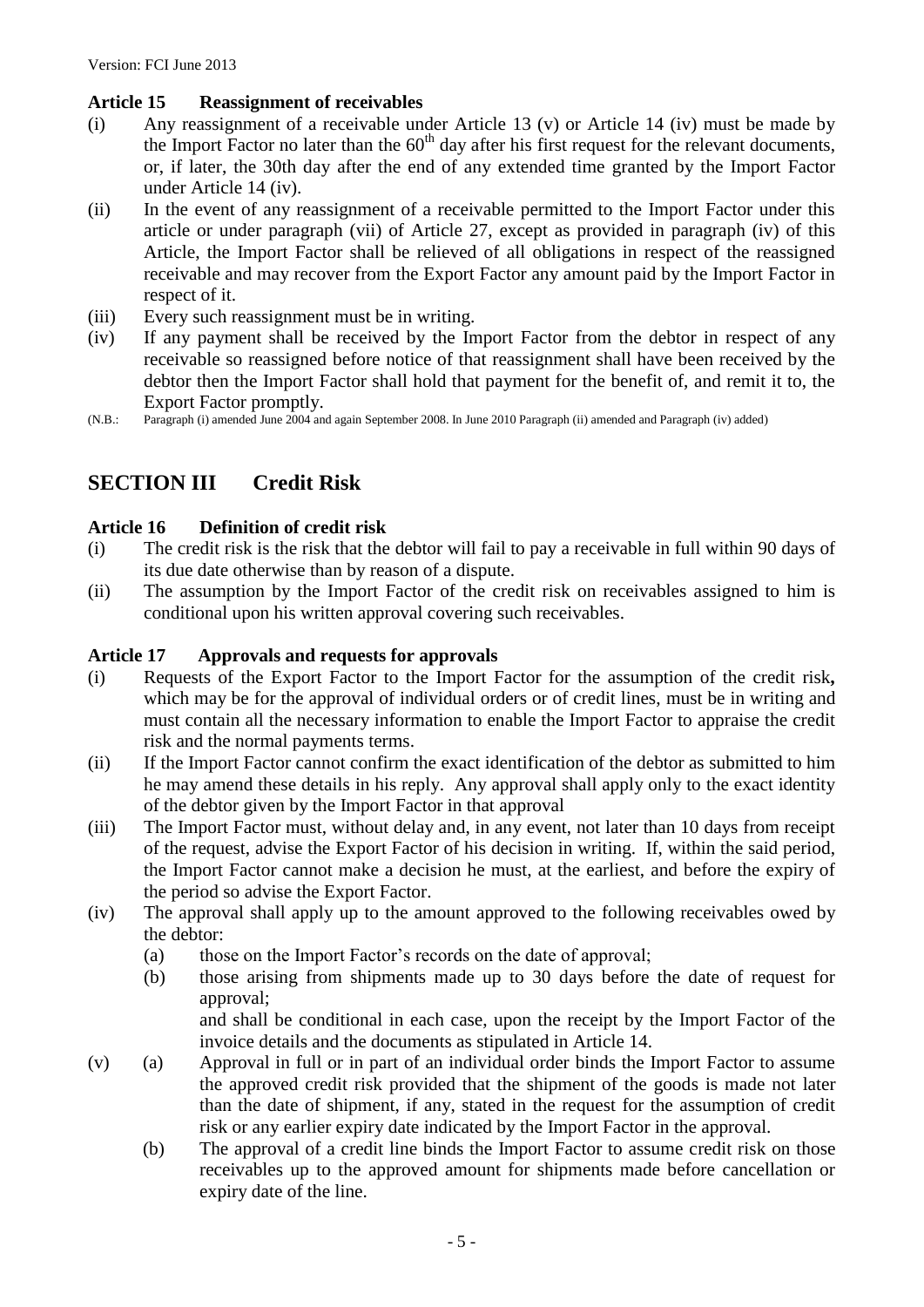- (c) The word "goods" includes "services" and the expression "shipments made" includes "services performed".
- (d) Shipment in relation to goods occurs when they are placed in transit to the debtor or his designee, whether by common carrier or the debtor's or supplier's own transport and in relation to services when they are completed.
- (vi) A credit line is a revolving approval of receivables on a debtor's account with one supplier up to the amount of the credit line. Revolving means that, while the credit line remains in force, receivables in excess of the line will succeed amounts within the line which are paid by the debtor or the Import Factor or credited to the debtor. The succession of such receivables shall take place in the order in which they are due for payment and shall be limited at any time to the amount then so paid or credited. Where 2 or more receivables are due for payment on the same date then their succession shall take place in accordance with the order of their respective invoice numbers.
- (vii) All approvals are given on the basis that each account receivable is in conformity with the terms of payment (with a permissible occasional variation of 100% or 45 days whichever period is shorter) contained in the pertinent information upon which such approval was granted. However, no such variation, which extends the credit beyond any credit period specified as a maximum by the Import Factor in the approval, shall be permitted.
- (viii) The approval shall be given in the same currency as the request. However, the credit line covers receivables represented by invoices expressed not only in that currency, but also in other currencies; but in all cases the risk to the Import Factor shall not at any time exceed the amount of the original approval.
- (ix) There shall be only one credit line for each supplier on each debtor and any new credit line shall cancel and replace all previous credit lines for the same supplier on the same debtor in whatever currency denominated.
- $(x)$  If it is known to the Import Factor that it is the practice of the debtor to prohibit assignments of receivables owing by him then the Import Factor shall so inform the Export Factor in giving his approval or as soon as it is known to the Import Factor if later.
- (N.B. Paragraphs (iv) (v) and vi) amended October 2007. Paragraphs (i) (v) and (vii) amended September 2008. Paragraph (v) amended June 2009, June 2010 and again June 2012.)

#### **Article 18 Reduction or cancellation**

(i) For good reason the Import Factor shall have the right to reduce or cancel the individual order approval or the credit line. Such cancellation or reduction must take place in writing or by telephone (to be confirmed in writing). Upon receipt of such notice of cancellation or reduction the Export Factor shall immediately notify the supplier and such cancellation or reduction shall be effective as to shipments made and/or services performed after the supplier's receipt of such notice. On or after the sending of any such notice of cancellation or reduction to the Export Factor, the Import Factor shall have the right to send such notice also direct to the supplier, but he shall inform the Export Factor of such an action.

The Export Factor shall cooperate, and shall ensure that the supplier shall cooperate, with the Import Factor to stop any goods in transit and thus minimise the Import Factor's loss. The Export Factor undertakes to give the Import Factor all assistance possible in such circumstances.

- (ii) On the effective date of the termination of the contract between supplier and Export Factor all order approvals and credit lines are immediately cancelled without notice, but shall remain valid for any receivable relating to a shipment made and services performed before the date of termination provided that the receivable is assigned to the Import Factor within 30 days of that date.
- (iii) When the cancellation of the credit line is effective or the credit line has expired then:
	- (a) the right of succession ceases and thereafter, except as provided in sub-paragraphs (b) and (c) of this paragraph, any payment or credit (other than a payment or credit in connection with a transaction excluded in Article 3 or transactions otherwise excluded before the first assignment of a receivable in respect to that debtor) may be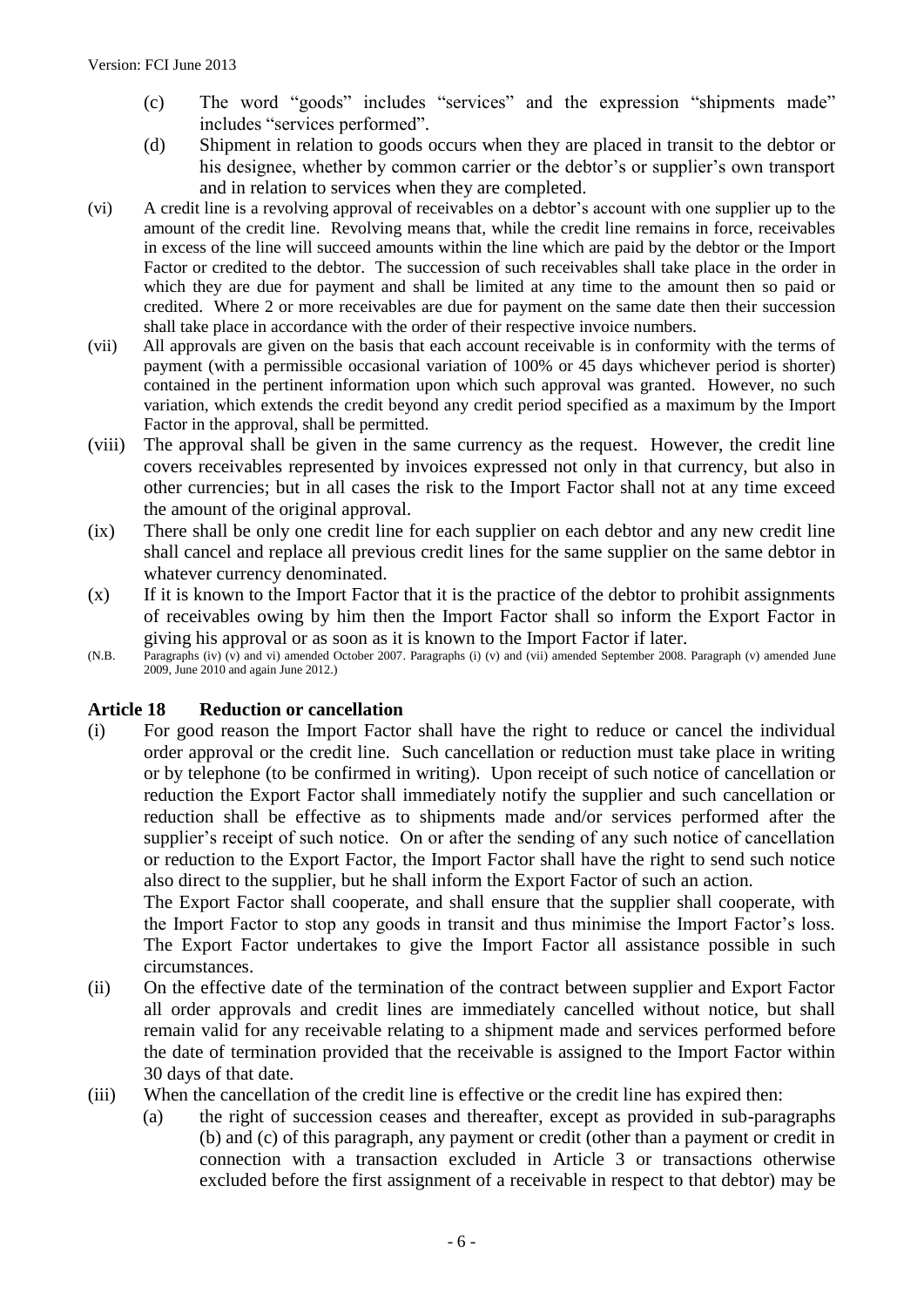applied by the Import Factor in satisfaction of approved receivables in priority to unapproved receivables;

- (b) if any such credit relates to an unapproved receivable and the Export Factor establishes to the satisfaction of the Import Factor that the credit arose solely from the failure to ship or a stoppage in transit, the credit shall be applied to such unapproved receivable; and
- (c) any monies subsequently received by the Import Factor resulting from a general distribution from the estate of the debtor in respect of receivables assigned by the Export Factor shall be shared between the Import Factor and the Export Factor in proportion to their respective interests in the amount owing by the debtor as at the date of the distribution.
- (N.B. Paragraph (iii) (b) and (c) amended June 2003. Paragraph (ii) amended June 2006. Paragraphs (i) and (ii) amended October 2007 and again September 2008 and again June 2009.) Paragraph (iii) (a) and (c) amended June 2012.

#### **Article 19 Obligation of Export Factor to assign**

- (i) Subject to the provisions of paragraph (ii) and (iii) of this Article the Export Factor may, but is not obliged to, offer to the Import Factor all receivables, owing by debtors in any one country and relating to one supplier, which have been assigned to the Export Factor.
- (ii) The Export Factor shall inform the Import Factor whether or not the Export Factor's agreement is to include the whole turnover on credit terms to the debtor's country.
- (iii) When the Import Factor has approved a credit line on a debtor and a receivable owing by that debtor has been assigned to the Import Factor, then all subsequent receivables of that supplier in respect of that debtor must be assigned to the Import Factor, even when the receivables are only partly approved or not approved at all.
- (iv) When the Import Factor decides to cancel a credit line, the obligation for the Export Factor continues to exist until all approved receivables have been paid or otherwise provided for; in other words, until the Import Factor is "out of risk". However, after cancellation of the contract between the Export Factor and the supplier, further assignments of receivables cannot be expected.
- (N.B. Paragraph (i) amended, old Paragraph (iii) deleted, Paragraphs (iv) & (v) become (iii) & (iv) June 2006. Paragraph (ii) amended October 2007.)

# **SECTION IV Collection of receivables**

#### **Article 20 Rights of the Import Factor**

- (i) If any cash, cheque, draft, note or other instrument in payment of any receivables assigned to the Import Factor is received by the Export Factor or any of his suppliers, the Export Factor must immediately inform the Import Factor of such receipt. It shall be held in trust by the Export Factor or such supplier on behalf of the Import Factor and shall, if so requested by the Import Factor, be duly endorsed and delivered promptly to him.
- (ii) If the sales contract contains a prohibition of assignment the Import Factor shall have the same rights as set forth in paragraph (ii) of Article 12 as agent for the Export Factor and/or the supplier.
- (iii) If the Import Factor:
	- (a) is unable to obtain judgement in respect of any receivable assigned to him in the courts, any arbitration panel or other tribunal of competent jurisdiction of the debtor's country (collectively, a "Tribunal") by reason only of:
		- (1) clear and convincing language relating to jurisdiction or alternate dispute resolution in the contract of sale between the supplier and the debtor which gave rise to that receivable; or
		- (2) denial of jurisdiction to proceed in the debtor's country by any such Tribunal; and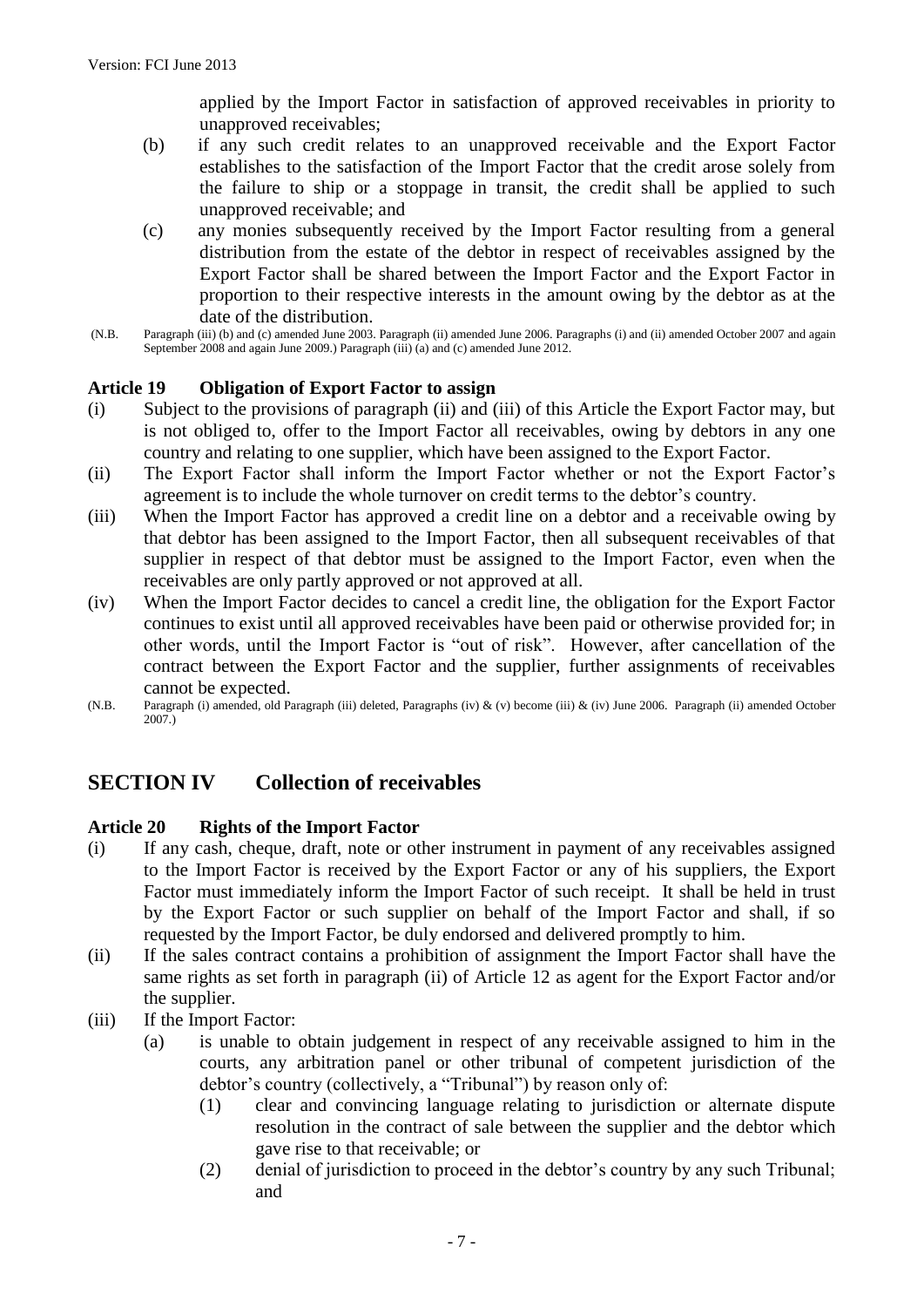(b) informs the Export Factor of that inability within 365 days of the due date of the invoice representing that receivable;

then the Import Factor may immediately reassign that receivable and recover from the Export Factor any amount paid in respect of it under paragraph (ii) of Article 24.

- (iv) If, within 3 years from the date of any reassignment referred to in paragraph (iii) of this article, the Export Factor or the supplier shall have obtained a judgement or award by any Tribunal in relation to the reassigned receivable against the debtor enforceable in the debtor's country, then, to the extent that the receivable had been approved, the Import Factor shall:
	- (a) accept an assignment of all the rights against the debtor under that judgement and again accept the receivable as approved; and
	- (b) make a Payment under Approval, as defined in Article 24 and hereinafter referred to as a PUA within 14 days of the date on which payment is to be made by the debtor according to the judgement provided that the assignment required under paragraph (iv) (a) of this Article has been made effectively by the Export Factor within that period.

All costs in relation to the obtaining of judgement under this Article shall be the responsibility of the Export Factor.

(N.B.: Old Paragraph (i) deleted June 2009. Paragraph (ii) became (iii) and amended June 2004 and June 2009. Paragraph (iv) added June 2009. Paragraph (iv) (b) amended June 2013.)

#### **Article 21 Collection**

- (i) The responsibility for collection of all receivables assigned to the Import Factor rests with him and he shall use his best endeavours promptly to collect all such receivables whether approved or unapproved.
- (ii) Except as provided in Article 27 when the total amount of receivables owing by a debtor at any one time is approved in part:
	- (a) the Import Factor shall be entitled to take legal proceedings for the recovery of all such receivables without obtaining the prior consent of the Export Factor but the Import Factor shall inform the Export Factor of such action;
	- (b) if the Export Factor notifies the Import Factor of his disagreement with such legal proceedings, which are then accordingly terminated, the Import Factor shall be entitled to reassign all receivables then owing by the debtor and to be reimbursed by the Export Factor with the amount of all costs and expenses incurred by the Import Factor in such proceedings and the provisions of paragraphs (ii) and (iii) of Article 15 will apply to that reassignment; and
	- (c) except as provided in paragraph (ii) b) of this Article the costs and expenses of such legal proceedings shall be borne by the Import Factor and the Export Factor in proportion to the respective amounts of the approved and unapproved parts of the outstanding receivables.

#### **Article 22 Unapproved receivables**

- (i) When all receivables owing by a debtor at any one time are wholly unapproved:
	- (a) the Import Factor shall obtain the consent of the Export Factor before incurring legal and other costs and expenses (other than the Import Factor's own and administrative costs and expenses) relating to their collection;
	- (b) such legal and other costs and expenses shall be the responsibility of the Export Factor and the Import Factor shall not be responsible for any loss and/or costs which are attributable to any delay in the giving of such consent by the Export Factor;
	- (c) If the Export Factor does not answer the Import Factor's request for consent within 30 days, the Import Factor is entitled to reassign the receivables then or any time thereafter;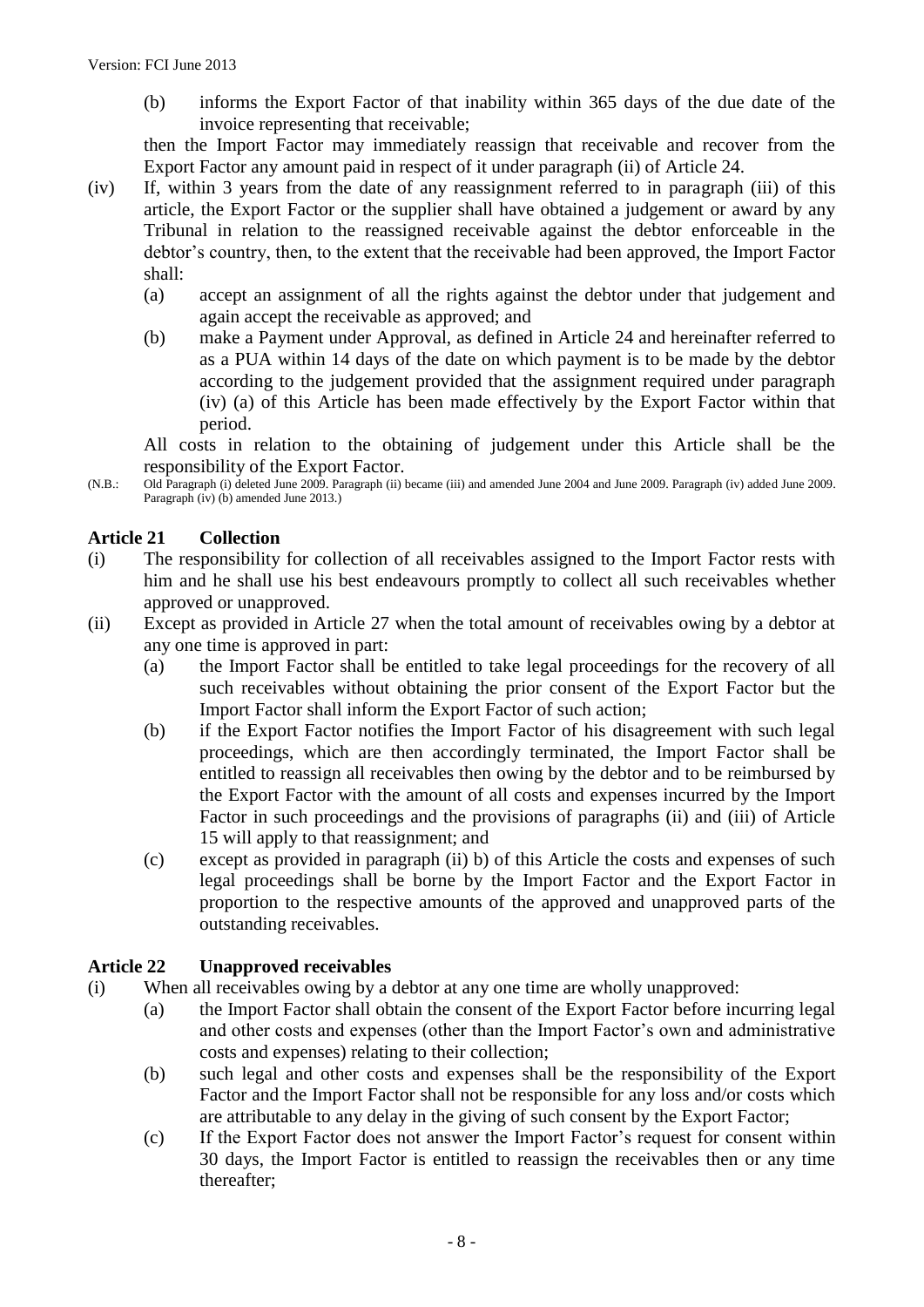(d) The Import Factor shall be entitled on demand to a deposit from the Export Factor to cover fully or partly the amount of the estimated costs to be incurred in the collection of such receivables.

# **SECTION V Transfer of funds**

#### **Article 23 Transfer of payments**

- (i) When any payment is made by the debtor to the Import Factor in respect of any receivable assigned to him he shall pay in the currency of the invoice the equivalent of the net amount received in his bank to the Export Factor immediately after the value date or the date of the Import Factor's receipt of the bank's notification of the amount received whichever is later except to the extent of any previous PUA.
- (ii) All payments, irrespective of the amount, shall be transferred daily via SWIFT or a similar system.
- (iii) Not later than the day of the transfer the Import Factor shall provide a report showing the allocation of the amount transferred.
- (iv) The Export Factor shall repay to the Import Factor on his demand:
	- (a) any payment made by him to the Export Factor if the debtor's payment to the Import Factor was made by a payment instrument subsequently dishonoured (cheque or equivalent) provided that:
		- (1) the Import Factor notified the Export Factor of this possibility with the payment advice (payment under reserve); and
		- (2) the Import Factor's demand has been made within 10 banking days in the Import Factor's country from the date of his transfer of the funds to the Export Factor; or
		- (3) such dishonour was the result of a stopped payment order issued by the debtor owing to a dispute raised later than the issuance of the payment instrument, in which case the procedures and time limits are as provided in Article 27 and for that purpose the payment by the Import Factor to the Export Factor shall be treated as if it were a PUA (as defined in Article 24 (ii) hereof).
		- (4) repayments demanded by the Import Factor will not affect his other obligations;
	- (b) without any time limit, any payment made by the Import Factor to the Export Factor in respect of any unapproved receivable or unapproved part of a receivable to the extent that payment by the debtor or any guarantor of the receivable is subsequently recalled under the law of the country of the payer and such recall is either paid or settled by the Import Factor provided that any such settlement is effected in good faith.
- (N.B.: Paragraph (iv) (a) adjusted and Paragraph (iv) (b) added October 2002. Paragraph (iv) (a) adjusted again October 2007. Paragraphs (i) and (iv) (a) (3) adjusted again June 2013.)

#### **Article 24 Payment under Approval**

Except as provided in Articles 25, 27 and 32:

- (i) the Import Factor shall bear the risk of loss arising from the failure of the debtor to pay in full any approved receivable on the due date in accordance with the terms of the relevant contract of sale or service; and
- (ii) to the extent that any such receivable shall not be paid by or on behalf of the debtor by the 90th day after the due date as described above, the Import Factor shall on such 90th day make a Payment under Approval to the Export Factor; described herein as PUA.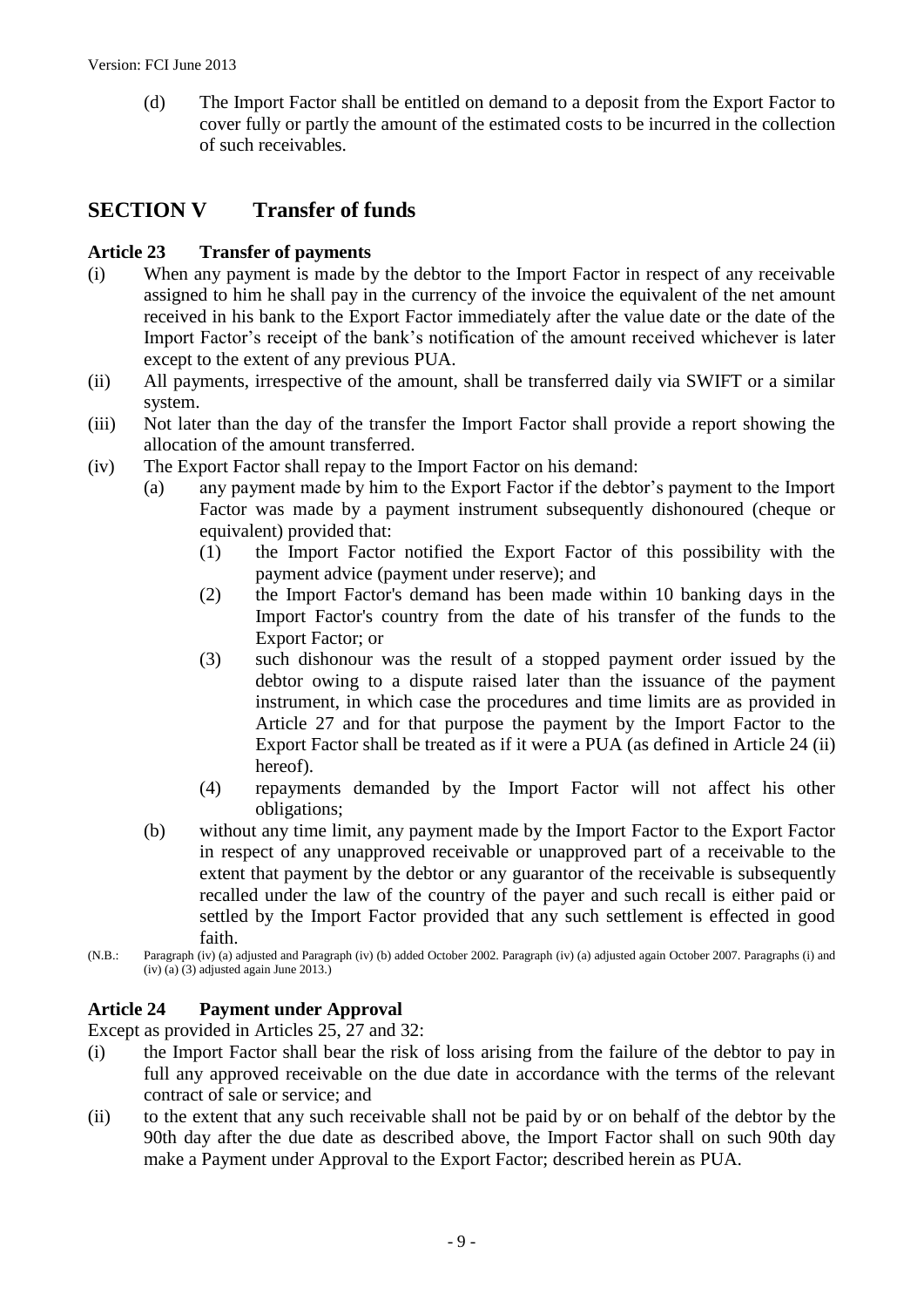- (iii) For the purpose of paragraphs (i) and (ii) of this Article, payment by the debtor shall mean payment to any one of the Import Factor, the Export Factor, the supplier or the supplier's insolvent estate.
- (iv) In the event of payment to the supplier or the supplier's insolvent estate the Import Factor shall co-operate with and assist in the debtor's country the Export Factor to mitigate any potential or actual loss to the Export Factor.
- (v) If an approved receivable is expressed in a currency other than that of the corresponding credit line, in order to determine the approved amount that receivable shall be converted to the currency of the credit line at the rate of exchange (mid rate) quoted by XE.com (and used in edifactoring.com) at the date on which the PUA is due. In all cases the risk of the Import Factor shall not exceed at any time the amount of the original approval.
- (N.B.: Heading and Paragraph (v) adjusted September 2008. Heading and paragraphs (ii) and (v) adjusted June 2013.)

#### **Article 25 Prohibitions against assignments**

- (i) In respect of any approved receivable arising from a contract of sale or for services which includes a prohibition of its assignment the Import Factor's obligation for a PUA shall arise on the official insolvency of the debtor or when the debtor makes a general declaration or admission of his insolvency, but, in any event, not earlier than the  $90<sup>th</sup>$  day after the due date as described in paragraph (i) of Article 24.
- (ii) After any PUA in respect of any receivable referred to in paragraph (i) of this article the Import Factor shall have the sole right to claim in the insolvent estate of the debtor in the name of the supplier.
- (iii) The Export Factor shall obtain from the supplier and deliver to the Import Factor any document that may be required by him for the purpose of making any claim as described in paragraph (ii) of this Article.
- (iv) The provisions of this article shall apply, in spite of anything to the contrary elsewhere in these rules.
- (N.B.: Paragraph (iv) added June 2003. Paragraph (i) amended June 2004. Paragraphs (i) and (ii) amended June 2013.)

#### **Article 26 Late payments**

- (i) If the Import Factor or the Export Factor fails to make payment of any amount when it is due to be paid to the other he shall pay interest to that other.
- (ii) Except as provided in paragraph (iii) of this Article, if the Import Factor does not initiate a payment to the Export Factor according to the requirements of Article 23 or Article 24, the Import Factor shall:
	- (a) be liable to pay to the Export Factor interest calculated for each day from the date on which such payment shall be due until actual payment at twice the 3-months-LIBOR as quoted on such due date in the relevant currency, provided that the aggregated accrued amount of interest exceeds EUR 50; and
	- (b) reimburse the Export Factor with the equivalent of any currency exchange loss suffered by him and caused by the delay in payment.

If there shall be no LIBOR quotation for the relevant currency, twice the lowest lending rate for such currency available to the Export Factor on such date shall apply.

- (iii) If as a result of circumstances beyond his control the Import Factor is unable to make any such payment when due:
	- (a) he shall give immediate notice of that fact to the Export Factor;
	- (b) he shall pay to the Export Factor interest at a rate equivalent to the lowest lending offer rate available to the Export Factor in the relevant currency calculated for each day from the day when his payment shall be due until actual payment, provided the aggregated accrued amount of interests exceeds EUR 50
- (iv) Any late payment by the Export Factor to the Import Factor will be subject to the provisions of paragraph (ii) and (iii) of this article.
- (N.B.: Paragraph (iv) added October 2007.)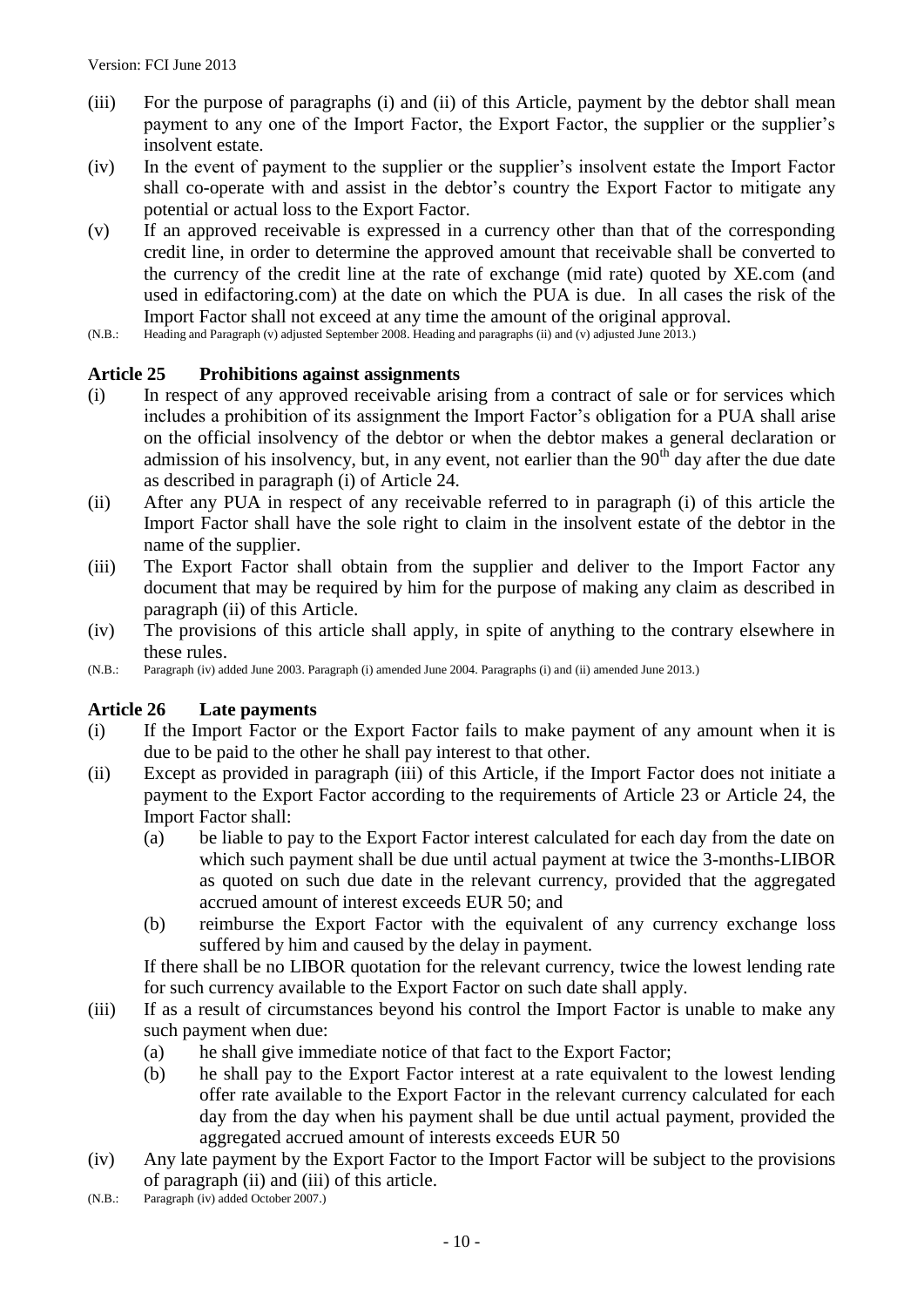# **SECTION VI Disputes**

#### **Article 27 Disputes**

- (i) A dispute occurs whenever a debtor fails to accept the goods or the invoice or raises a defence, counterclaim or set-off including (but not limited to) any defence arising from a claim to the proceeds of the receivable by any third party. However, where there is a conflict between the provisions of this Article and those of Article 25 the latter shall prevail.
- (ii) Upon being notified of a dispute the Import Factor or the Export Factor shall immediately send to the other a dispute notice containing all details and information known to him regarding the receivable and the nature of such dispute. In either case the Export Factor shall provide the Import Factor with further information regarding the dispute within 60 days of the receipt by the Export Factor or his sending it as the case may be.
- (iii) Upon receipt of such dispute notice the approval of that receivable shall be deemed to be suspended.

If a dispute is raised by the debtor and the dispute notice is received within 90 days after the due date of the receivable to which the dispute relates, the Import Factor shall not be required to make PUA of the amount withheld by the debtor by reason of such dispute.

If a dispute is raised by the debtor and the dispute notice is received after PUA, but within 180 days of the due date of the receivable, the Import Factor shall be entitled to reimbursement of the amount withheld by the debtor by reason of such dispute.

- (iv) (a) The Export Factor shall be responsible for the settlement of the dispute and shall act continuously to ensure that it is settled as quickly as possible. The Import Factor shall co-operate with and assist the Export Factor, if so required, in the settlement of the dispute including the taking of legal proceedings.
	- (b) If the Import Factor declines to take such proceedings or if the Export Factor requires a reassignment of the disputed receivables so that proceedings may be taken in his or the supplier's name, then, in either case, the Export Factor is entitled to such reassignment.
	- (c) Whether or not any such reassignment has been made the Import Factor shall again accept as approved, within the time limits specified in paragraph (v) of this Article, such disputed receivable to the extent that the dispute is settled in favour of the supplier (including an admission by the person responsible for the administration of the debtor's insolvent estate) provided that:
		- (1) the Export Factor has complied with his obligations under paragraph (iv) a) of this Article;
		- (2) the Import Factor has been kept fully informed about the status of negotiations or proceedings at regular intervals; and
		- (3) the settlement provides for payment by the debtor to be made within 30 days of the date of the settlement, if amicable, or the date of the coming into effect of the judgement in the case of a legal settlement, provided, however, that such 30 day period shall not apply in the case of the admission of the debt by the person responsible for the administration of the debtor's insolvent estate.
	- (d) For the purpose of this Article, "legal settlement" means a dispute settled by way of a decision of a court or other tribunal of competent jurisdiction (which, for the avoidance of doubt, shall include arbitration) provided such legal proceedings have been formally commenced by proper service of legal process or demand for arbitration prior to the term set for an amicable settlement; and "amicable settlement" means any settlement which is not a legal settlement.
- (v) The time limits referred to in paragraph (iv) c) above, for the Import Factor to accept again as approved a disputed receivable, are as follows:
	- (a) in the case of an amicable settlement, 180 days: and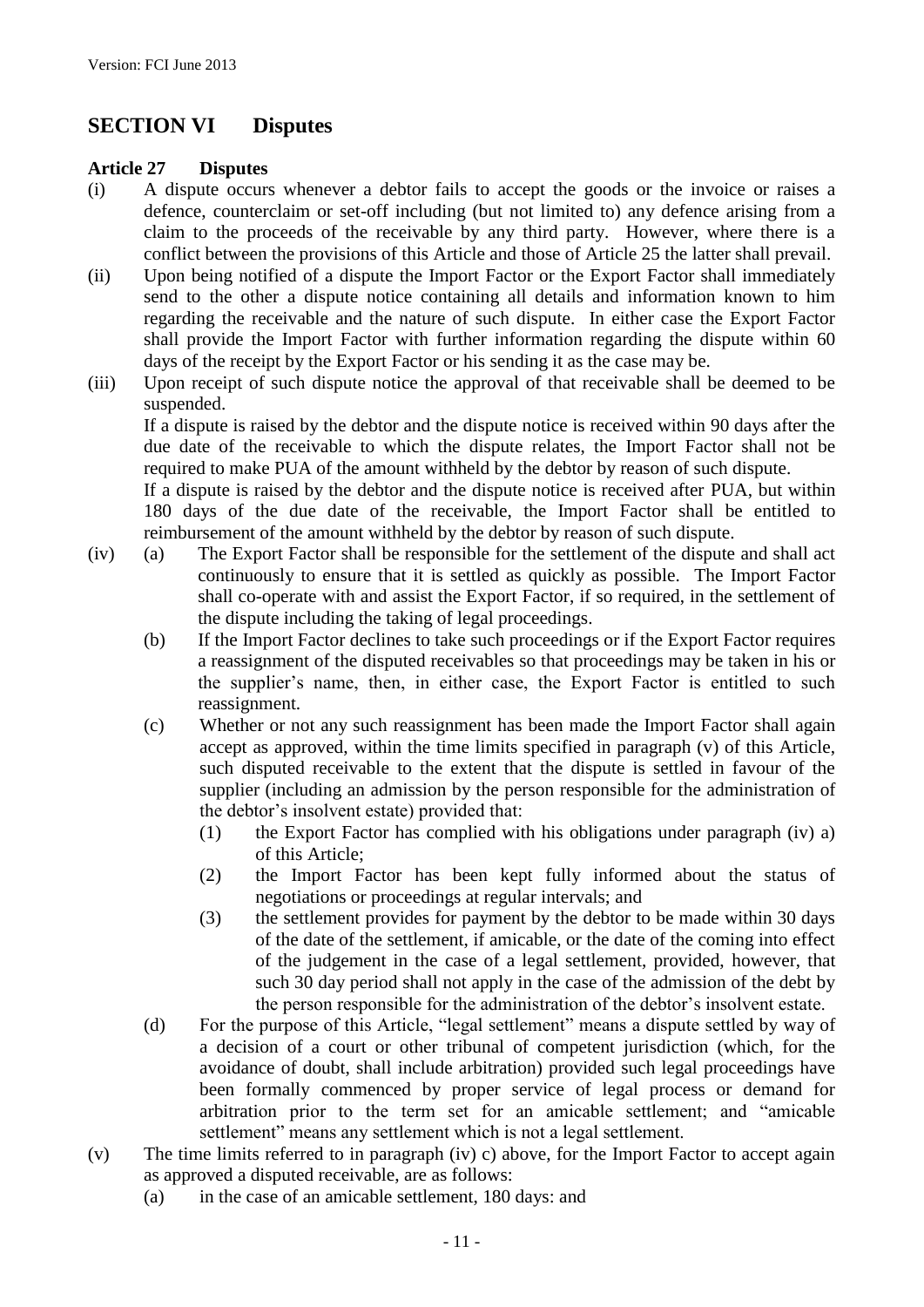(b) in the case of a legal settlement, 3 years;

in each case after the receipt of the dispute notice in accordance with paragraph (ii) of this Article. If, however, during such periods, the debtor becomes officially insolvent or makes a general declaration or admission of his insolvency, the Import Factor shall remain at risk until the dispute has been settled.

- (vi) In the case of a disputed receivable which the Import Factor has accepted again as approved in accordance with paragraph (iv) of this Article:
	- (a) if the receivable has been reassigned to the Export Factor the Import Factor shall have the right to an immediate assignment to him of all the Export Factor's or (as the case may be) the supplier's rights under the settlement;
	- (b) in every such case any PUA, which is to be made in accordance with Article 24, shall be made within 14 days of the date on which payment is to be made by the debtor according to the settlement provided that:
		- (1) any assignment required by the Import Factor under paragraph (vi) a) of this Article has been made effectively by the Export Factor within that period; and
		- (2) the end of that period of 14 days is later than the original due date for the PUA.
- (vii) If the Export Factor does not comply with all his obligations under this Article and such non-compliance substantially affects the risk position of the Import Factor, then the Import Factor shall have the right to reassign to the Export Factor the disputed receivable and the Export Factor shall promptly reimburse the Import Factor with the amount of the PUA; such payment shall include interest from date of PUA to date of reimbursement as calculated in accordance with paragraph (iii) (b) of Article 26.
- (viii) If the dispute is resolved in full in favour of the supplier, all related costs shall be the responsibility of the Import Factor. In all other cases the costs will be the responsibility of the Export Factor.
- (N.B.: Paragraph (iv) (b) amended June 2004. Paragraph (iv) (c) (3) amended June 2009. Paragraph (vii) amended June 2010. Paragraphs (iii) (vi) (b)and (vii) amended June 2013.)

# **SECTION VII Representations, warranties and undertakings**

#### **Article 28 Representations, warranties and undertakings**

- (i) The Export Factor warrants and represents for himself and on behalf of his supplier:
	- (a) that each receivable represents an actual and bona fide sale and shipment of goods or provision of service made in the regular course of business and in conformity with the description of the supplier's business and terms of payment;
	- (b) that the debtor is liable for the payment of the amount stated in each invoice in accordance with the terms without defence or claim;
	- (c) that the original invoice bears notice that the receivable to which it relates has been assigned and is payable only to the Import Factor as its owner or that such notice has been given otherwise in writing before the due date of the receivable, any such notice of assignment being in the form prescribed by the Import Factor.
	- (d) that each one at the time of his assignment has the unconditional right to assign and transfer all rights and interest in and title to each receivable (including any interest and other costs relating to it which are recoverable from the debtor) free from claims of third parties;
	- (e) that he is factoring all the receivables arising from sales as defined in Article 3 of any one supplier to any one debtor for which the Import Factor has given approval; and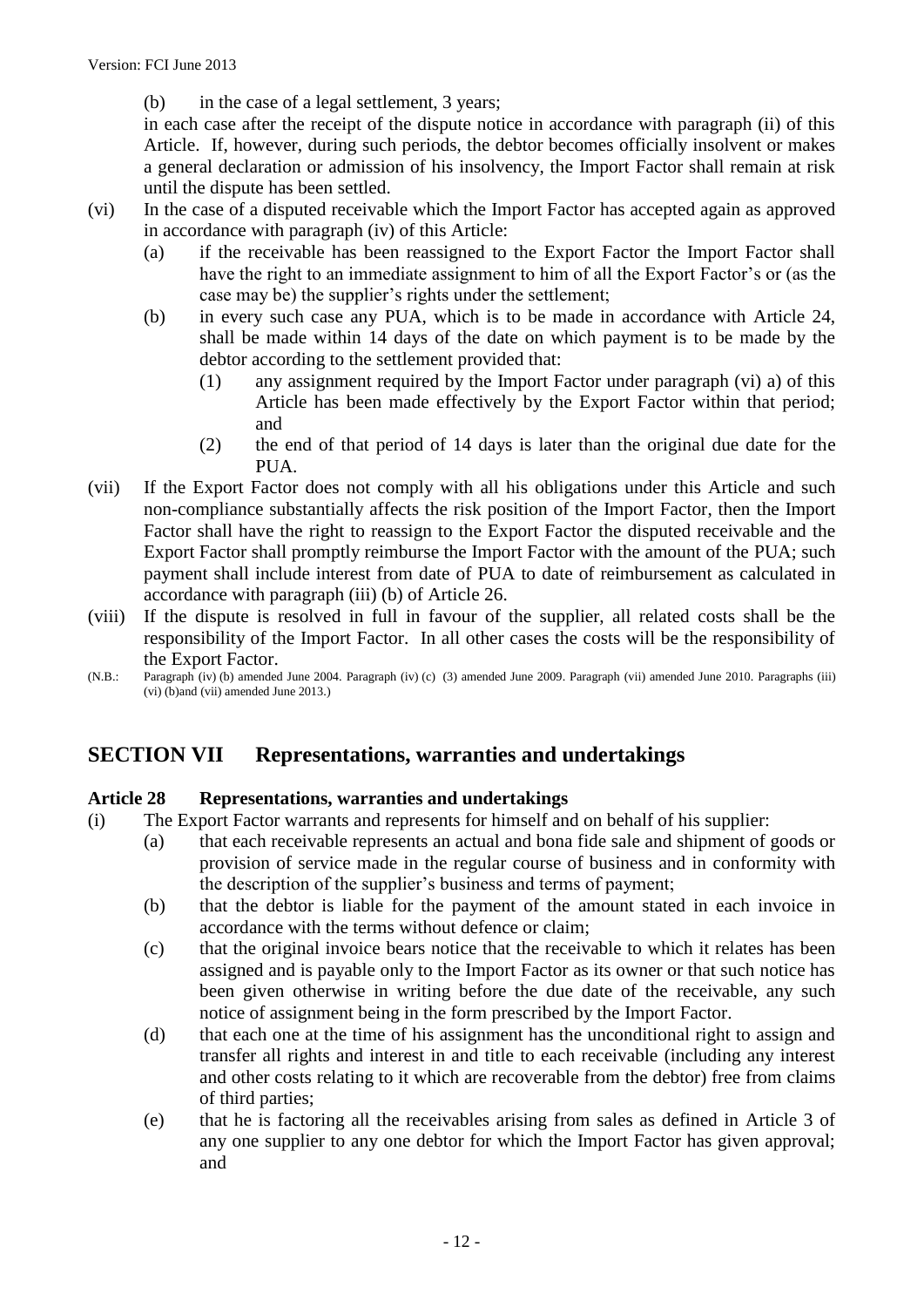- (f) that all such duties, forwarder's fees, storage and shipping charges and insurance and other expenses as are the responsibility of the supplier under the contract of sale or service have been fully discharged.
- (ii) The Export Factor undertakes for himself and on behalf of his supplier:
	- (a) that he will inform the Import Factor of any payment received by the supplier or the Export Factor concerning any assigned receivable; and
	- (b) that as long as the Import Factor is on risk the Export Factor will inform the Import Factor in general or, if requested, in detail about any excluded transactions as defined in Article 3.
- (iii) In addition to the provisions of Article 32, in the event of a breach of the warranty given in paragraph (i) e) or the undertaking given in paragraph (ii) b) of this Article the Import Factor shall be entitled to recover from the Export Factor
	- (a) the commission and/or charges as agreed for that supplier on the receivables withheld, and
	- (b) compensation for other damages, if any.

## **SECTION VIII Miscellaneous**

#### **Article 29 Communication and electronic data interchange (EDI)**

- (i) Any written message as well as any document referred to in these Rules, which has an equivalent in the current EDI Standard can or, if so required by the Constitution and/or the Rules between the Members whenever either of them is applicable, must be replaced by the appropriate EDI-message.
- (ii) The use of EDI is governed by the edifactoring.com Rules.
- (iii) The originator of a communication shall assume full responsibility for the damages and losses, if any, caused to the receiver by any errors and/or omissions in such communication.
- (iv) Neither the Export Factor nor the Import Factor shall disclose any confidential information given to them to any third party without the written consent of the other unless required by law.
- (N.B.: Paragraph (iv) added June 2013.)

#### **Article 30 Accounts and reports**

- (i) The Import Factor is responsible for keeping detailed and correct debtor ledgers and for keeping the Export Factor informed about the accounts showing on such ledgers.
- (ii) The Export Factor shall be entitled to rely upon all information and reports submitted by the Import Factor provided that such reliance is reasonable and in good faith.
- (iii) If for any valid reason the Import Factor or the Export Factor will not be able to make use of the EDI then the Import Factor shall account and report at least once a month to the Export Factor with respect to all transactions and each such monthly account and report shall be deemed approved and accepted by the Export Factor except to the extent that written exceptions are taken by the Export Factor within 14 days of his receipt of such account and report.

#### **Article 31 Indemnification**

- (i) In rendering his services, the Import Factor shall have no responsibility whatsoever to the Export Factor's suppliers.
- (ii) The Export Factor shall indemnify the Import Factor and hold him harmless against all suits, claims, losses or other demands which may be made or asserted against the Import Factor:
	- (a) by any such supplier by reason of an action that the Import Factor may take or fail to take; and/or
	- (b) by any debtor in relation to the goods and/or services, the invoices or the underlying contracts of such supplier;